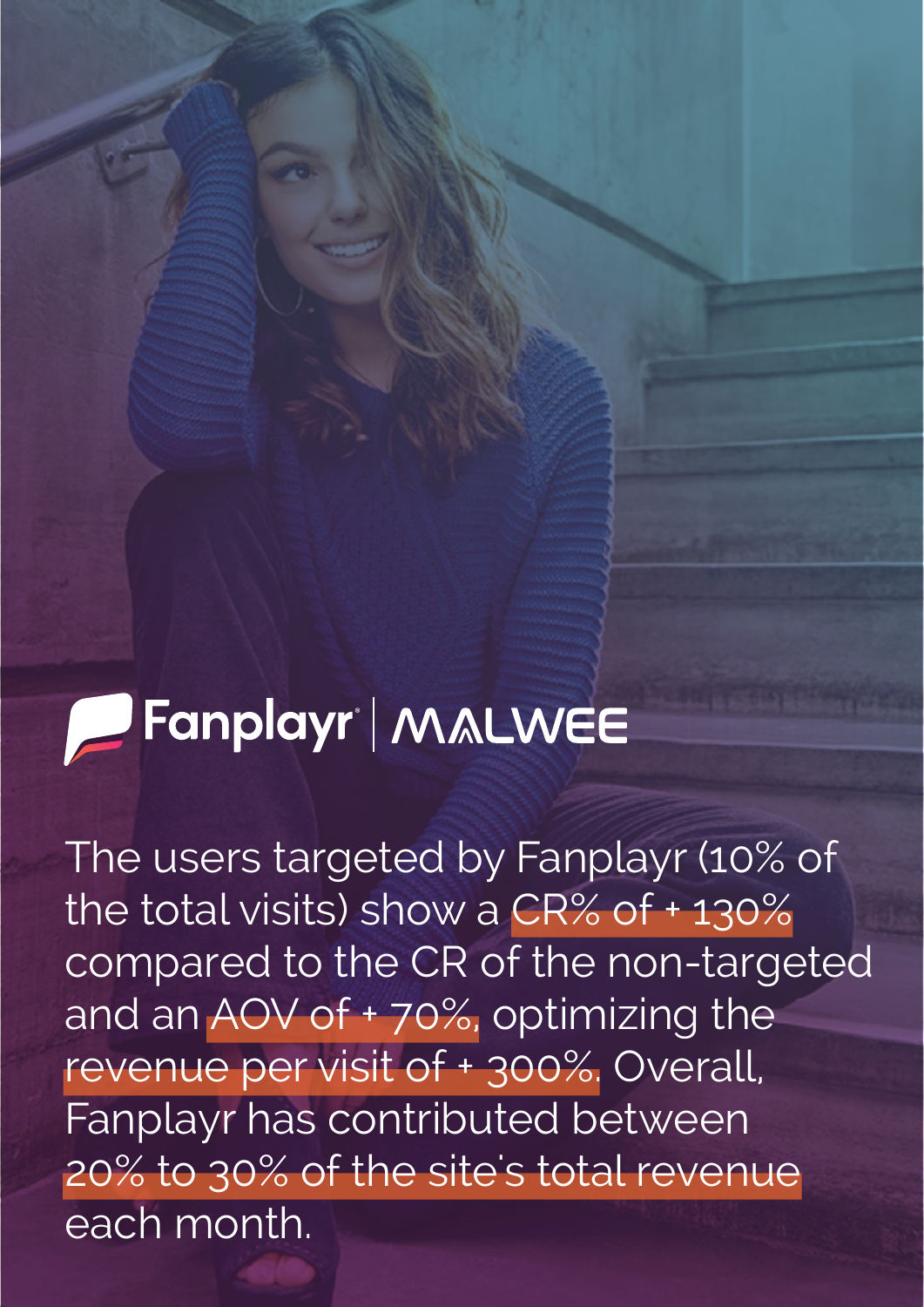**Malwee Brazil** is part of a larger business group. The brand owns and operates 3 websites involved in the production of fashion goods, from manufacturing to online and physical retail.

## **CHALLENGE**

Malwee wanted to find an efficient way to optimise their onsite traffic in order to maximise conversion rate, AOV and net revenue per visit. Through careful analysis of their behavioral data, we were able to identify users who demonstrated low purchase intent. Segmenting these profiles and implementing strategies, we offer **customized economic incentives conditionally**, **by user profile, safeguarding brand margins and maximizing profits**. In this way we are able to improve various KPIs of ecommerce marketing, increasing the Conversion rate, AOV and optimizing the revenue per visit.

## $\theta$   $\theta$ MALWEE OFERTA ESPECIAL PARA VOCÊ! 码 **CR +130% AOV +70% 20%-30% total revenue each month**

### **RESULTS**

Using Fanplayr Malwee have increased both user purchase intention and user retention on the site. The users targeted by fanplayr (10% of the total visits) show a **CR% of + 130%** compared to the CR of the non-targeted and an **AOV of + 70%**, optimizing the **revenue per visit of + 300%**. Overall, Fanplayr has contributed between **20% to 30% of the site's total revenue each month.**